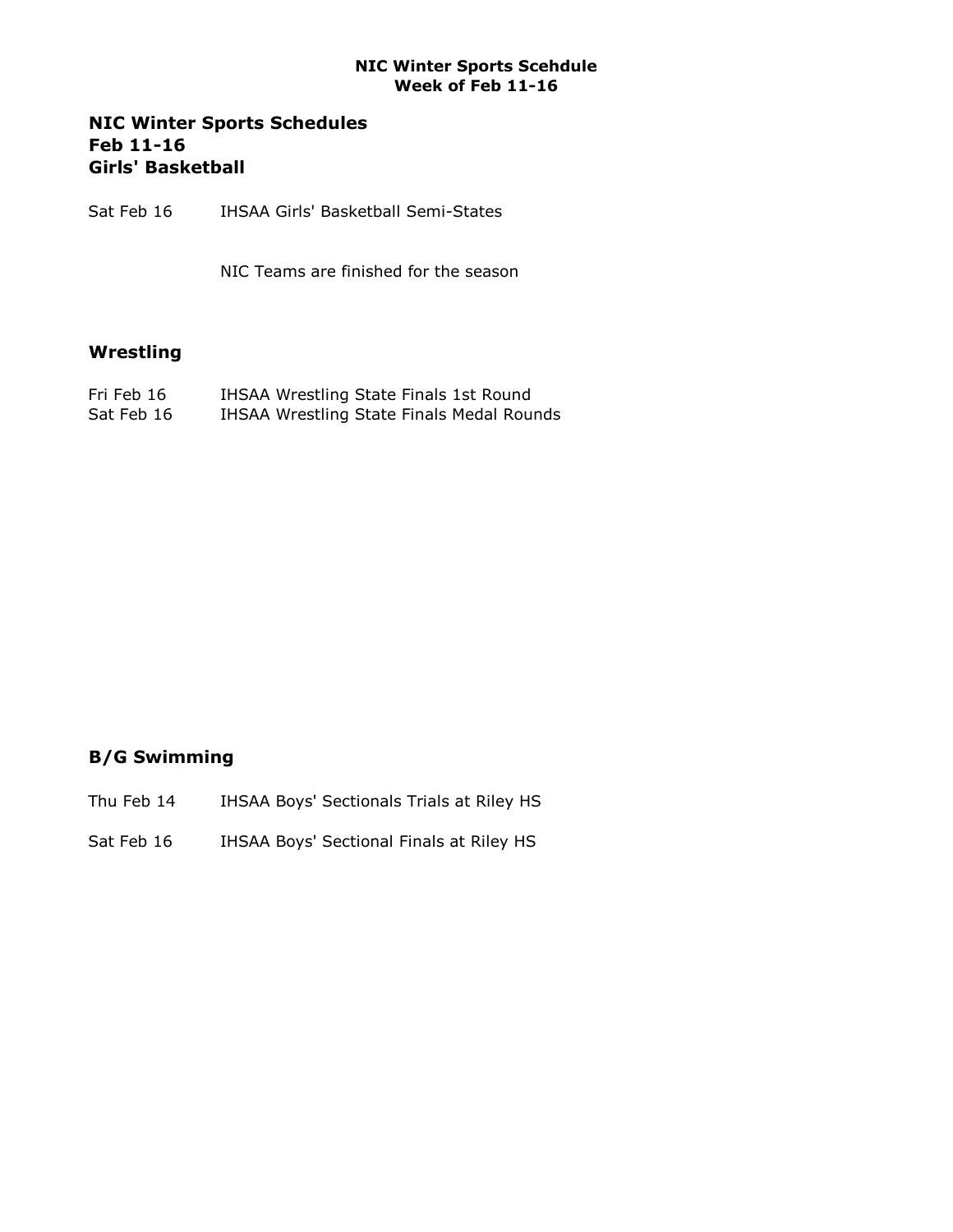#### NIC Winter Sports Scehdule Week of Feb 11-16

### Boys' Basketball **Exercise 2 and Secure 2 and Secure 2 and Secure 2 and Secure 2 and Secure 2 and Secure 2 and Secure 2 and Secure 2 and Secure 2 and Secure 2 and Secure 2 and Secure 2 and Secure 2 and Secure 2 and Secure**

- Tue Feb 12 SB Adams at Bremen \* Saint Joseph at New Prairie \* SB Washington at Mishawaka \* Penn at Plymouth Marian at Lakeshore, MI Knox at John Glenn Jimtown at Bethany Christian Concord at SB Clay
- Fri Feb 15 SB Riley at SB Adams \* Marian at Penn \* Mishawaka at John Glenn \* Jimtown at SB Clay \* Elkhart Central at SB Washington \* Bremen at New Prairie \* Saint Joseph at Elkhart Memorial
- Sat Feb 16 Bremen at Marian \* Indpls Scecina vs SB Adams at Mishawaka Lakeland at Mishawaka LaVille at Saint Joseph Lighthouse at SB washington SB Clay at Elkhart Memorial